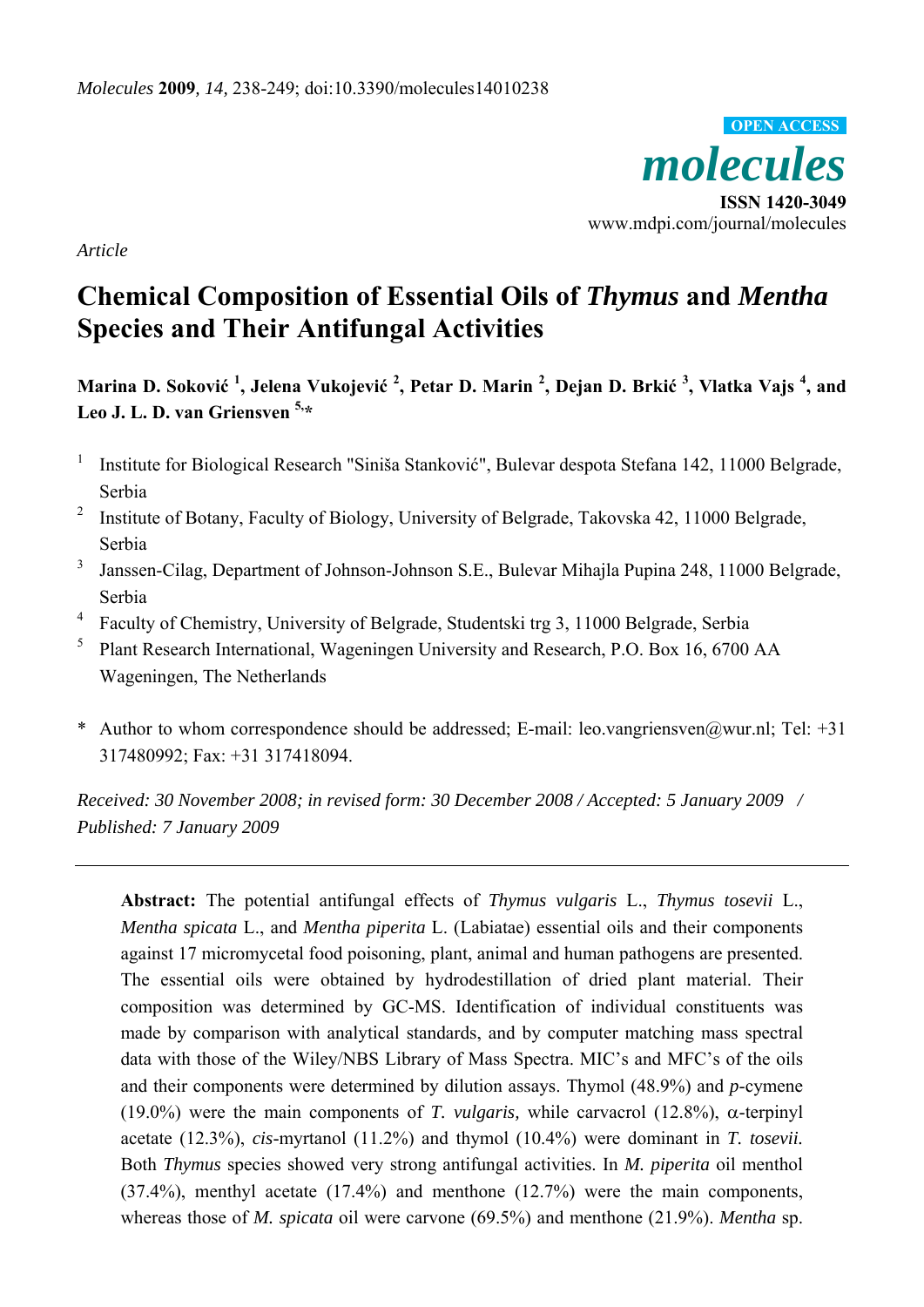showed strong antifungal activities, however lower than *Thymus* sp. The commercial fungicide, bifonazole, used as a control, had much lower antifungal activity than the oils and components investigated. It is concluded that **e**ssential oils of *Thymus* and *Mentha* species possess great antifungal potential and could be used as natural preservatives and fungicides.

**Keywords:** *Thymus vulgaris*; *T. tosevii*; *Mentha spicata*; *M. piperita*; Essential oils; Menthol; Thymol; Carvacrol; Carvone; Antifungal activity; Micromycetes.

## **Introduction**

Moulds have various health effects. Excessive mould growth in the human environment needs to be taken care of, regardless of the species, as it may lead to increased allergies, toxicity, and house/building structural problems. Some *Aspergillus* species are able to produce mycotoxins such as aflatoxins [1] that are potent hepatocarcinogens in animals and humans [2]. Therefore, the presence of toxigenic fungi in foods and grains presents a potential hazard to human and animal health. Superficial fungal infections, dermatomycoses, are probably the most common communicable fungal disease affecting humans. They have become a serious problem in immunocompromised patients [3]. Fungal infections remain a therapeutic problem despite the availability of a number of treatments. Being largely synthetic and non-biodegradable, these agents can cause adverse effects and may have residual toxicity. As the number of reported cases of food-associated infections continues to increase, food safety is a fundamental concern of both consumers and the food industry. As aromatic plants, herbs and spices have been used for ages both as flavouring agents and as preservatives of food, they may be effective sources of biodegradable fungitoxicants without harmful side effects. In the present study, a search was made to find essential oils that could safely be used as natural alternatives for chemical fungicides/fungistatics.

Various *Mentha* and *Thymus* species have been credited with a long list of pharmacological properties. They have been used for their flavours in cooking, in folk medicine as antiseptic and as antimicrobial agents [4]. We chose these species for investigation of the antifungal activities of their oil. The essential oil of *T. vulgaris* is a known antiseptic, antiviral, antimicrobial agent [4-6]. The essential oil of *T. tosevii* contains a high amount of thymol and carvacrol and is also used in ethnobotany [7]. Its pharmacological activities are unknown. The present study reports the antifungal activities of the essential oils of two *Thymus* and two *Mentha* species and their main components against soil-borne pathogens, food storage fungi, mycotoxicogenic species, phytopathogens and opportunistic human pathogens.

### **Results and Discussion**

## *The composition of Thymus sp. essential oils and their antifungal effects*

We have identified 27 components, accounting for total 97.2% of the oil, in the essential oil of *T. vulgaris*. The main components were thymol (48.9%) and *p*-cymene (19.0%) (Table 1). The essential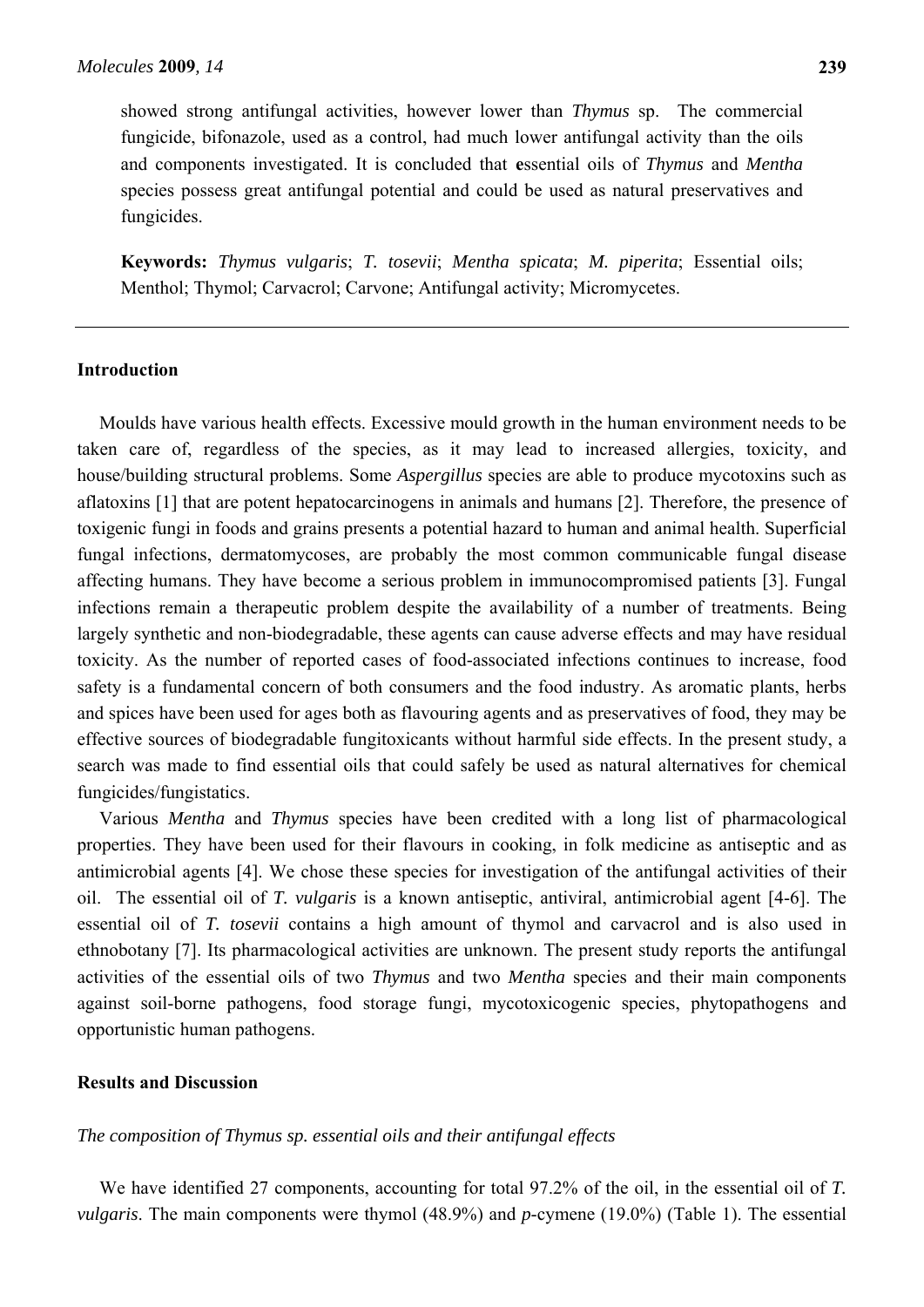oil of *T. vulgaris*, tested by macrodilution method, showed very strong antifungal activity. A concentration of 0.25 μL/mL of oil inhibited *Alternaria alternata, Fusarium tricinctum,* all *Aspergillus* species and dermatomycetes. *Phomopsis helianthi* and *Cladosporium cladosporioides* were inhibited at lower concentrations (0.125  $\mu$ L/mL). The essential oil dissolved in Tween<sup>®</sup> showed better antifungal potential, with MIC 0.05 μL/mL. *Penicillium* species and *Trichoderma viride* were the most resistant fungi towards this oil; MIC in ethanol dissolved oil was 0.5 μL/mL, and 0.25 μL/mL when the oil was dissolved in Tween®. MICs of *T. vulgaris* oil in ethanol were 0.125-0.5 μL/mL, and 0.05-0.25 μL/mL in Tween®. Thymol showed the same antifungal potential as the oil, while carvacrol exhibited a slightly better effect, with MICs of 0.05-0.25 μL/mL in ethanol and 0.02-0.125 μL/mL in Tween®, (Figure 1). In agreement with earlier publications [8-13] the essential oil of *T. vulgaris* showed very strong antifungal activity at low concentrations, 0.05-1.0 μL/mL. Strong antifungal activity of thymol and carvacrol were also reported in the literature [4-18]. Previous investigations of Thyme oil by our group [19] showed very high activity against the three major pathogens of the button mushroom, *Agaricus bisporus,* i.e. the fungi *Verticillium fungicola* and *Trichoderma harzianum* and the bacterium *Pseudomonas tolaasii.* This oil also showed very strong antibacterial activity against food spoilage bacteria [20]. From the essential oil of *T. tosevii* we identified 42 components, 97.3% of the total amount. Carvacrol (12.8%), α-terpinyl acetate (12.3%), *cis*-myrtanol (11.2%) and thymol (10.4%) were the dominant components (Table 1). Earlier analysis has shown great variability in the presence of dominant components of *T. tosevii* oil; geraniol (0.15-32.66%), thymol (19.43-48.19%), geranyl acetate (0.04-11.60%), carvacrol (1.36-10.58%), linalool (0.25-20.92%), *p*-cymene (3.79-10.98%), depending on where the plants had been collected [7].

| Components            | Mentha                       | Mentha     | <b>Thymus</b>                | <b>Thymus</b>                | RI   |
|-----------------------|------------------------------|------------|------------------------------|------------------------------|------|
|                       | spicata %                    | piperita % | tosevii %                    | vulgaris %                   |      |
| Tricyclene            | 0.3                          |            |                              |                              | 926  |
| $\alpha$ -Thujene     | 0.1                          |            |                              | 1.8                          | 931  |
| $\alpha$ -Pinene      | 0.1                          |            |                              | 1.2                          | 939  |
| Camphene              | ٠                            |            |                              | 0.8                          | 948  |
| Sabinene              | 0.7                          | 2.5        | 0.3                          | 0.6                          | 973  |
| $\beta$ -Pinene       | 0.4                          |            | 0.2                          | 0.4                          | 980  |
| $\beta$ -Myrcene      | 2.3                          | 0.5        | $\qquad \qquad \blacksquare$ | 1.1                          | 991  |
| 3-Octanol             | -                            | 0.1        | $\overline{\phantom{a}}$     |                              | 993  |
| $\alpha$ -Terpinene   | $\qquad \qquad \blacksquare$ | 0.1        | 0.2                          | 0.7                          | 1018 |
| $p$ -Cymene           | 0.5                          | 0.1        | 3.8                          | 19.0                         | 1026 |
| Limonene              | 5.8                          | 6.9        | 0.4                          | 0.5                          | 1030 |
| 1,8-Cineole           | 3.0                          | 5.6        | $\overline{\phantom{a}}$     | 0.7                          | 1031 |
| cis-Ocimene           | $\overline{\phantom{a}}$     | 0.1        | $\overline{\phantom{a}}$     | $\qquad \qquad \blacksquare$ | 1040 |
| trans-Ocimene         | $\overline{\phantom{a}}$     | 0.2        | 0.6                          | 1.3                          | 1050 |
| $\gamma$ -Terpinene   | 1.4                          | 0.3        | $\overline{\phantom{a}}$     | 4.1                          | 1068 |
| cis-Linalool oxide    |                              |            |                              |                              | 1072 |
| Fenchone              | ۰                            |            |                              |                              | 1087 |
| $\alpha$ -Terpinolene | 0.3                          | 0.1        | 0.2                          |                              | 1088 |
| Linalool              |                              | 0.2        | 2.3                          | 0.7                          | 1098 |

**Table 1.** Composition of the essential oils of *Mentha* and *Thymus* species.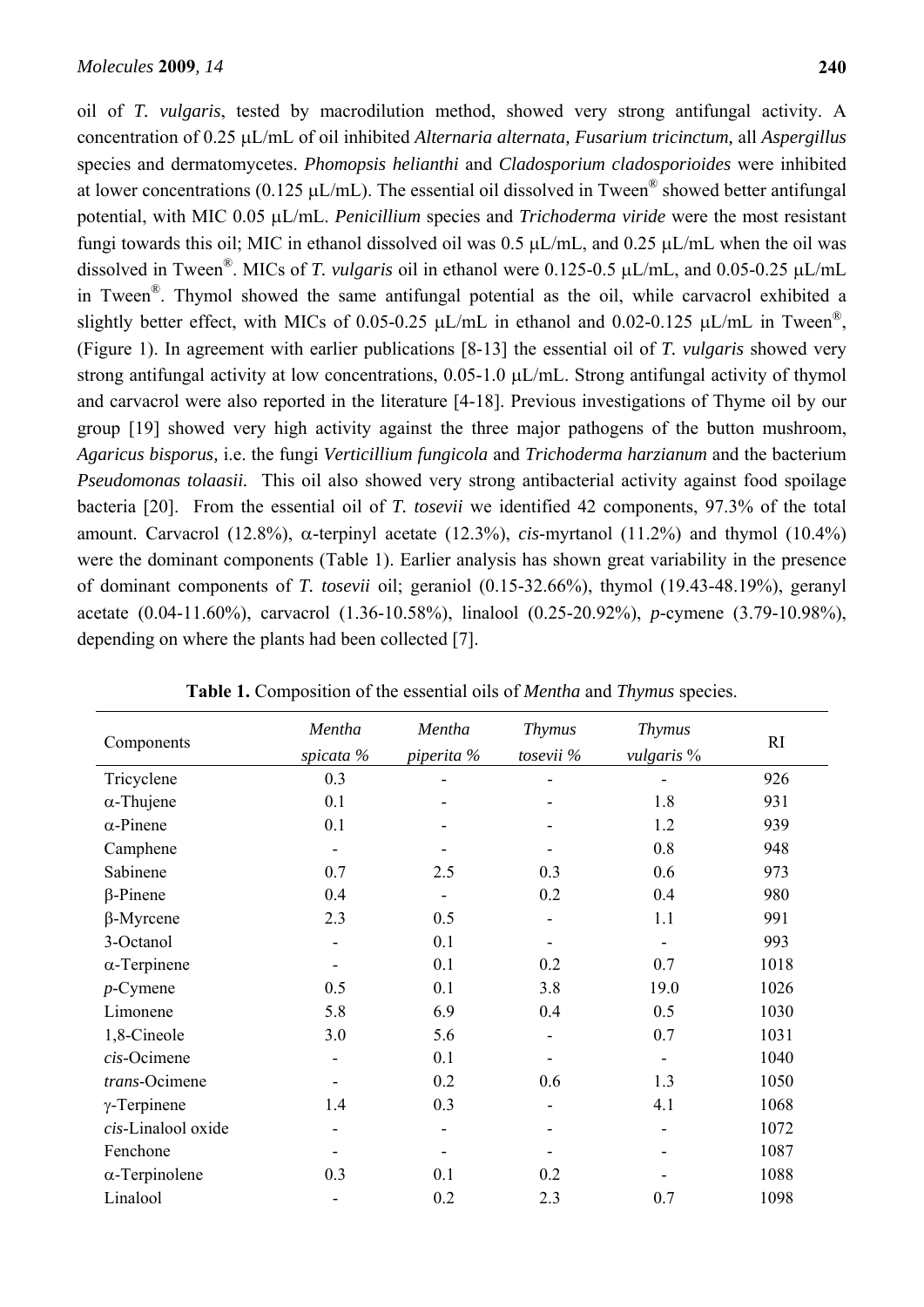**Table 1**. Cont.

| Camphor                     |      |      | 0.2                      | 0.2  | 1143 |
|-----------------------------|------|------|--------------------------|------|------|
| Menthone                    | 21.9 | 12.7 |                          |      | 1154 |
| Menthofuran                 |      | 6.8  |                          |      | 1164 |
| Borneol                     |      |      | 2.0                      | 1.7  | 1165 |
| Menthol                     | 0.5  | 37.4 |                          |      | 1173 |
| Terpin-4-ol                 | 0.7  |      | 0.2                      | 1.8  | 1177 |
| $\alpha$ -Terpineol         |      |      | 5.9                      |      | 1189 |
| cis-Dihydrocarvone          | 0.3  |      |                          |      | 1193 |
| trans-Ddihydrocarvone       | 0.5  |      |                          |      | 1200 |
| Isodihydrocarveol           |      |      |                          |      | 1215 |
| trans-Carveol               | 0.2  |      |                          |      | 1217 |
| Thymol methyl ether         |      |      | 0.5                      | 0.2  | 1235 |
| Neral                       |      |      |                          |      | 1240 |
| Carvone                     | 49.5 |      |                          |      | 1242 |
| Pulegone                    |      | 1.2  |                          |      | 1243 |
| Carvacrol methyl ether      |      |      | 0.7                      | 1.7  | 1244 |
| Piperitone                  | 0.6  | 0.8  |                          |      | 1252 |
| Geraniol                    |      |      |                          |      | 1253 |
| Geranial                    |      |      | 0.4                      |      | 1267 |
| trans-Anethole              | 0.5  |      |                          |      | 1283 |
| cis-Myrtanol                |      |      | 11.2                     |      |      |
| Bornyl acetate              |      |      | 1.2                      |      | 1285 |
| Thymol                      |      |      | 10.4                     | 48.9 | 1290 |
| Menthyl acetate             |      | 17.4 | $\overline{\phantom{a}}$ |      | 1294 |
| Carvacrol                   |      |      | 12.8                     | 3.5  | 1298 |
| $\alpha$ -Terpinyl acetate  |      |      | 12.3                     |      | 1350 |
| Geranyl acetate             |      |      | 17.9                     |      | 1383 |
| $\beta$ -Bourbonene         | 1.3  | 0.4  |                          |      | 1384 |
| $\beta$ -Elemene            |      |      |                          |      | 1391 |
| trans-Myrtanol acetate      |      |      | 7.9                      |      |      |
| $\beta$ -Caryophyllene      | 0.7  | 0.3  | 2.9                      | 3.5  | 1418 |
| $\alpha$ -trans-Bergamotene |      |      |                          |      | 1436 |
| $\alpha$ -Guaiene           |      |      |                          |      | 1439 |
| $(Z)$ -β-Farnesene          |      | 0.7  |                          |      | 1443 |
| $\alpha$ -Humulene          |      |      | 0.2                      | 0.3  | 1454 |
| Germacrene D                | 0.3  | 0.5  | 0.6                      | 0.3  | 1480 |
| Bicyclogermacrene           |      | 1.3  |                          |      | 1495 |
| Germacrene A                | 0.5  | 0.5  | 1.3                      |      | 1503 |
| δ-Cadinene                  |      | 0.8  | 0.1                      |      | 1524 |
| $\alpha$ -Cadinene          |      |      |                          | 2.2  | 1538 |
| Spatulenol                  |      |      | 0.1                      |      | 1578 |
| Caryophyllene oxide         |      |      | 0.5                      |      | 1581 |
| Viridiflorol                |      | 0.2  |                          |      | 1590 |
| Total                       | 92.4 | 97.7 | 97.3                     | 97.2 |      |

- not detected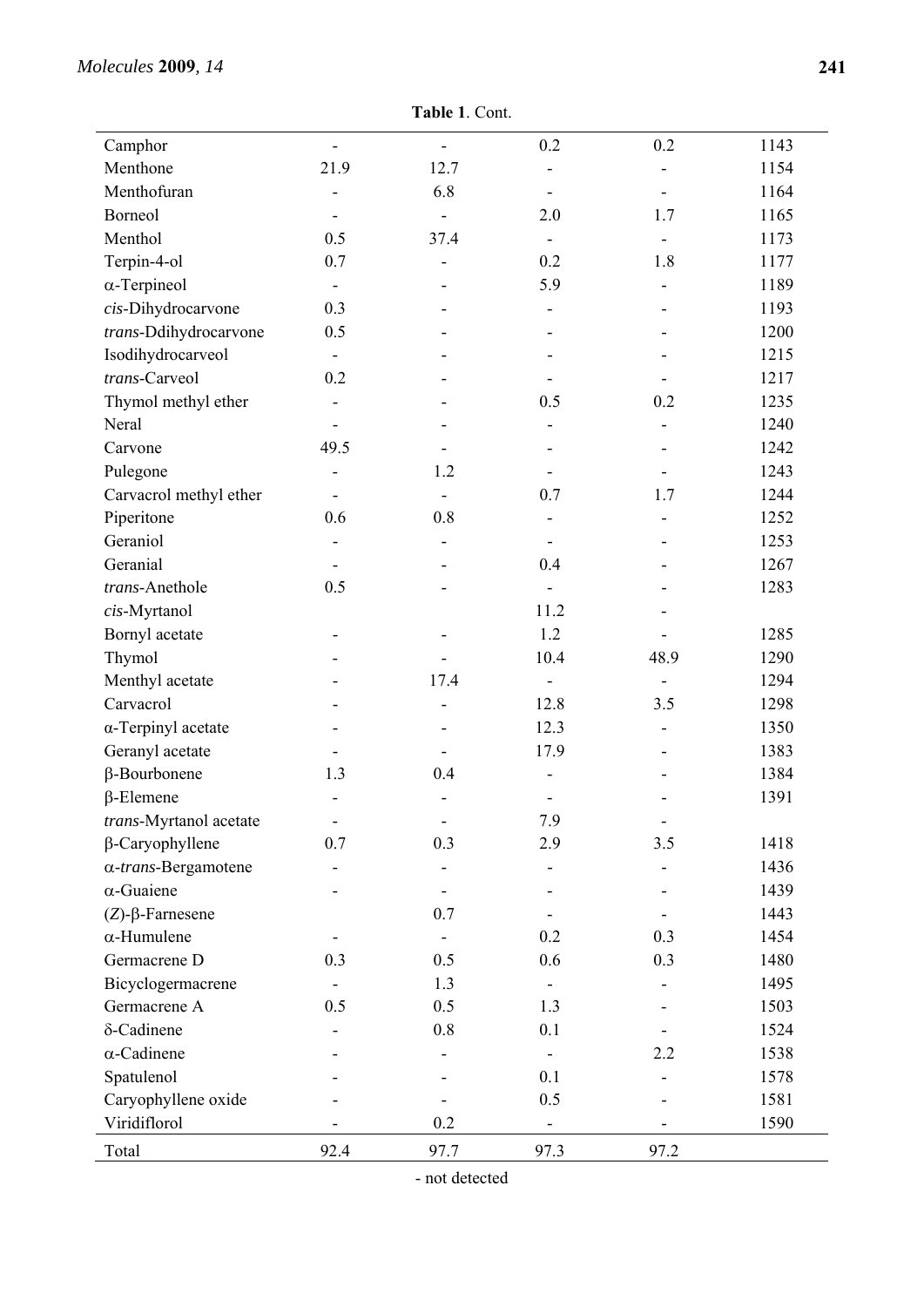The essential oil of *T. tosevii* possessed slightly lower antifungal potential than *T. vulgaris* oil. MICs and MFCs of this oil dissolved in ethanol were 0.25-1.0 μL/mL, and 0.125-0.5 μL/mL in Tween. *Phomopsis helianthi* was the most susceptible fungus, while *Trichoderma viride* was the most resistant species for this oil (Figure 1). There is no published data about the antifungal activity of *T. tosevii* oil.

MICs of these oils were the same in macro- and microdilution methods, and the same as MFCs obtained by microdilution method, which means that concentrations that stopped fungal growth also killed the fungi. The commercial fungicide bifonazole, which was used as a control, possessed much higher MICs (8.0-15.0 μL/mL) than the essential oils and components investigated (Figure 1). The lower antifungal effect of *T. tosevii* oil in comparison with *T. vulgaris* oil can be explained by its lower amount of thymol and its precursors (p-cymene and  $\gamma$ -terpinene) and by the higher percentage of acetates ( $\alpha$ -terpinyl acetate and geranyl acetate) which may lead to lower antifungal potential [18].

**Figure 1.** MIC (μL·mL-1) in EtOH (macrodilution method) of oils of *T. vulgaris* and *T. tosevii* and their components and MFC  $(\mu L \cdot mL^{-1})$  in Tween<sup>®</sup> (microdilution method).



*A.a. - Alternaria alternata, A.n. - Aspergillus niger, A.o. - Aspergillus ochraceus, A.v. - Aspergillus versicolor, A.f. - Aspergillus flavus, A.t. - Aspergillus terreus, C.c. - Cladosporium cladosporioides, F.t. - Fusarium tricinctum, P.o. - Penicillium ochrochloron, P.f. - Penicillium funiculosum, P.h. - Phomopsis helianthi, T.v. - Trichoderma viride, T.m. - Trichosporon mentagrophytes, T.r. - Trichophyton rubrum, T.t. - Trichophyton tonsurans, M.c. - Microsporon canis, M.g. - Microsporon gypseum, E.f. - Epidermophyton floccosum.* 

Comparing the previous data with the chemical composition of the oils, it becomes evident that there is a relationship between the high activity of the *Thymus* type oils and the presence of phenol components, such as thymol and carvacrol. The high antifungal activity of these essential oils could be explained by the high percentage of phenol components. It seems possible that phenol components may interfere with cell wall enzymes like chitin synthase/chitinase as well as with the α- and βglucanases of the fungus [21]. Consequently, the high content of phenol components may account for the high antifungal activity of oils [16]. From our results it can be seen that essential oils of *Thymus*  species and carvacrol and thymol have very high antifungal activities, even higher than the commercial fungicide bifonazole.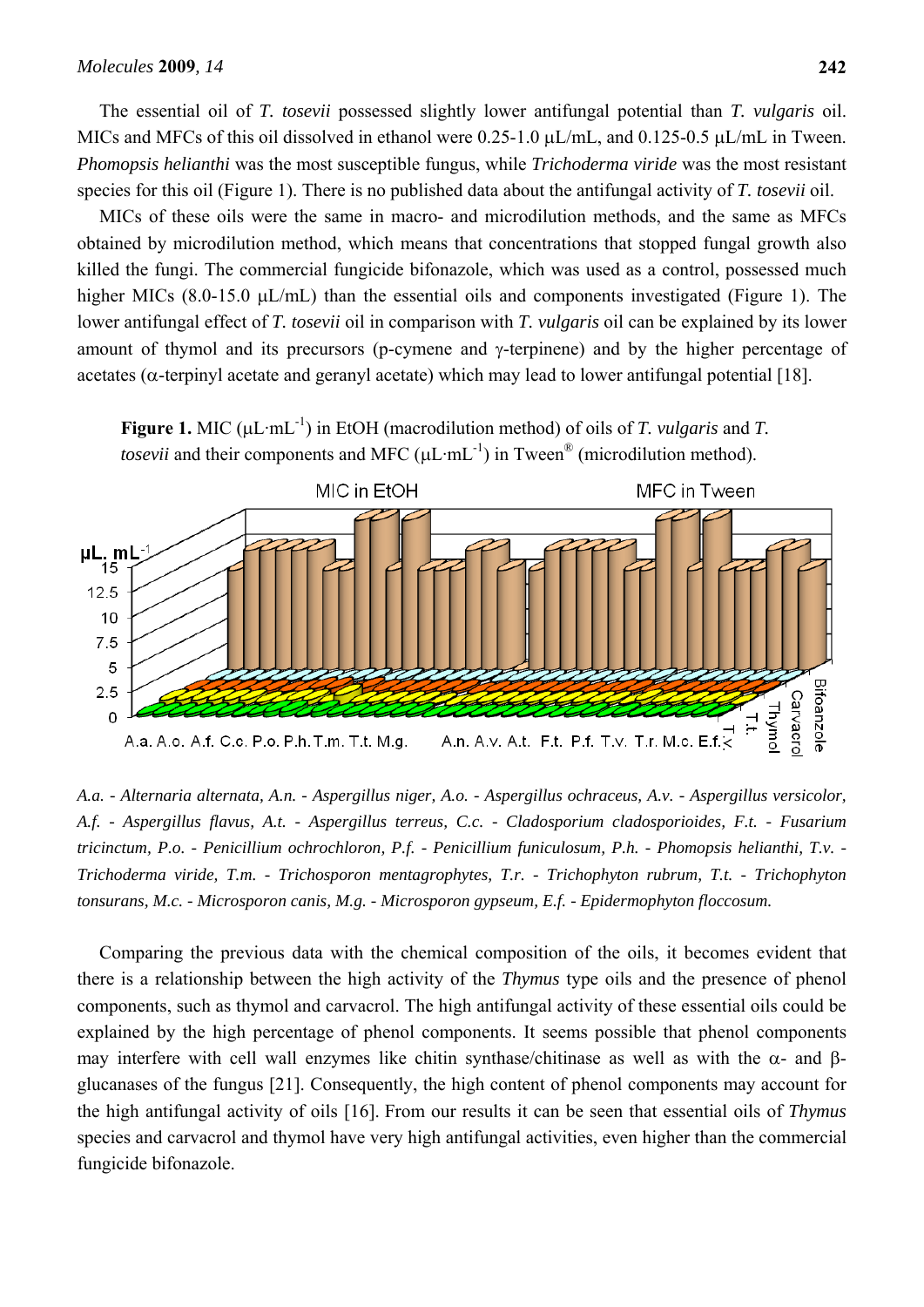*The composition of Mentha sp. essential oils and their antifungal effects*

In *M. piperita* essential oil 26 components were detected and identified (97.7%). Menthol (37.4%), menthyl acetate (17.4%) and menthone (12.7%) were the main components in this oil (Table 1). In essential oil of *M. spicata* 27 components were identified (92.4%). The main components were carvone (49.5%) and menthone (21.9%) (Table 1). The results of antifungal activities of both essential oils and components are presented in Figure 2. The essential oil of *M. spicata* showed the same fungistatic activity in macro- and microdilution method with MICs of 1.0-2.5 μL/mL in ethanol and 0.5-1.5 μL/mL in Tween®. MICs of *M. piperita* essential oil were higher, 1.5-3.0 μL/mL in ethanol and 1.0-2.5 μL/mL in Tween®. Figure 2 shows that that essential oil of *M. spicata* possesses greater fungistatic activity than *M. piperita* oil. Minimum fungicidal concentrations (MFC) of *M. spicata*  essential oil obtained by microdilution method, diluted in ethanol and Tween® were 1.0-2.5 μL/mL and 0.5-2.5 μL/mL, respectively. These values (MFC) for *M. piperita* essential oil were 1.5-3.0 μL/mL and 1.0-2.5 μL/mL. It can be seen that MFCs of essential oil of *M. spicata* are higher than MFCs of essential oil of *M. piperita* (Figure 2). 1,8-cineole diluted in ethanol inhibited fungal growth in concentrations of 3.0-8.0 μL/mL, while in Tween®, MICs were 2.0-7.0 μL/mL.

**Figure. 2.** MIC (μL·mL-1) in EtOH (macrodilution method) of oils of *M. piperita* and *M. spicata* and their components and MFC  $(\mu L \cdot mL^{-1})$  in Tween<sup>®</sup> (microdilution method).



*A.a. - Alternaria alternata, A.n. - Aspergillus niger, A.o. - Aspergillus ochraceus, A.v. - Aspergillus versicolor, A.f. - Aspergillus flavus, A.t. - Aspergillus terreus, C.c. - Cladosporium cladosporioides, F.t. - Fusarium tricinctum, P.o. - Penicillium ochrochloron, P.f. - Penicillium funiculosum, P.h. - Phomopsis helianthi, T.v. - Trichoderma viride, T.m. - Trichosporon mentagrophytes, T.r. - Trichophyton rubrum, T.t. - Trichophyton tonsurans, M.c. - Microsporon canis, M.g. - Microsporon gypseum, E.f. - Epidermophyton floccosum*

Menthol showed the same fungistatic and fungicidal activities in both methods, with MICs of 0.25- 1.5  $\mu$ L/mL in ethanol and 0.05-1.0  $\mu$ L/mL in Tween<sup>®</sup> (Figure 2). Limonene possessed moderate fungistatic activity with MICs 8.0-12.0  $\mu L/mL$  in ethanol and 5.0-9.0  $\mu L/mL$  in Tween<sup>®</sup>. MICs of limonene obtained in microdilution method were 6.0-11.0 μL/mL in ethanol and 5.0-9.0 μL/mL in Tween®. MFCs of this component were 7.0-11.0 μL/mL in ethanol and 5.0-10.0 μL/mL in Tween®.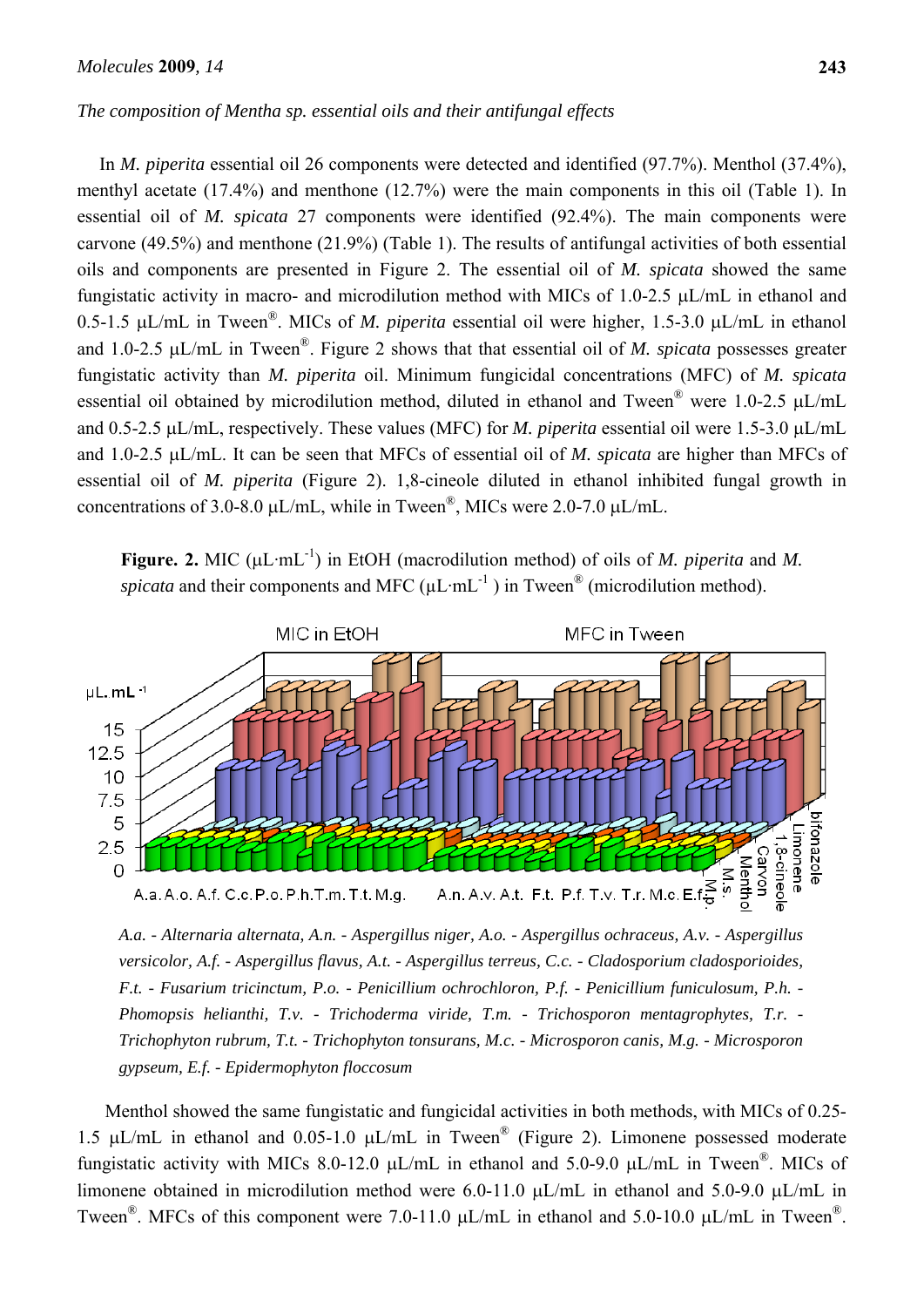Carvone showed higher antifungal activities than previous components. MICs and MFCs of this component were 0.25-1.0  $\mu$ L/mL in ethanol and 0.05-0.5  $\mu$ L/mL in Tween<sup>®</sup>. There is no effect of ethanol and Tween against tested micromycetes. The commercial fungicide (bifonazole), which was used as a control showed lower antifungal potential than the essential oils investigated (Figure 2).

The differences between antifungal activities of these two essential oils could be due to different chemical composition of essential oils. The greater antifungal potential of *M. spicata* essential oil could be explained by the presence of carvone, which possesses very strong antifungal activity [14, 16]. The essential oil of *M. piperita* possesses menthol and 1,8-cineole as main components, which also exhibited very good antifungal properties but lower than carvone [18]. Carvone has better antifungal properties because of its high water solubility. One of the reasons for lower antifungal activity of *M. piperita* essential oil could be the large amount of menthyl acetate, which causes a decrease of antifungal properties [18].

Earlier investigations of the antimicrobial activity of *Mentha spicata* and *M. piperita* oils showed strong activity against the three major pathogens of the button mushroom, *Agaricus bisporus,* i.e. the fungi *Verticillium fungicola* and *Trichoderma harzianum* and the bacterium *Pseudomonas tolaasii*  [19]. Both *Mentha* oils tested inhere showed strong antibacterial activity against a variety of bacteria [20]. Our results are in accordance with previous investigations of antifungal activities of *Mentha* essential oils. Previous results showed a fungicidal effect of *M. spicata* essential oil against human pathogens in concentration of 0.25 -2.0 μL/mL, while this oil possessed lower antifungal potential against phytopathogenic species [9, 16, 22]. The results obtained by both methods suggested that carvone and menthol possessed greater antifungal activities than other compounds investigated, while limonene showed the lowest antifungal activity. Previous results of investigation of antifungal properties had shown that hydrocarbon monoterpenes had the lowest antifungal activity, larger antifungal potential could be due to the presence of oxygenated terpenes or of those with phenolic structures [9, 14, 16, 29]. The hydrocarbons tend to be relatively inactive regardless of their structural type, and this inactivity is closely related to their limited hydrogen binding capacity and water solubility [17]. Ketones, aldehydes and alcohols showed activity but with differing specificity and levels of activity, which is in connection with the functional groups present but also associated with hydrogen-binding parameters in all cases.

From our results it can be seen that MICs and MFCs are generally lower for all the essential oils and components investigated in microdilution method. The low water solubility of the oil and its components limit their diffusion through the agar medium. Only the more water-soluble components, such as carvone or 1,8-cineole diffuse into the agar. The hydrocarbon components either remain on the surface of the medium or evaporate [18]. That could be the reason for better results obtained by the microdilution method. Broth method, carried out in microtitre trays, has the advantage of lower workloads for a larger number of replicates and the use of small volumes of the test substance and growth medium. In this method dilution of the oil is better and there is no agar in the medium, which both enable better diffusion through the liquid medium.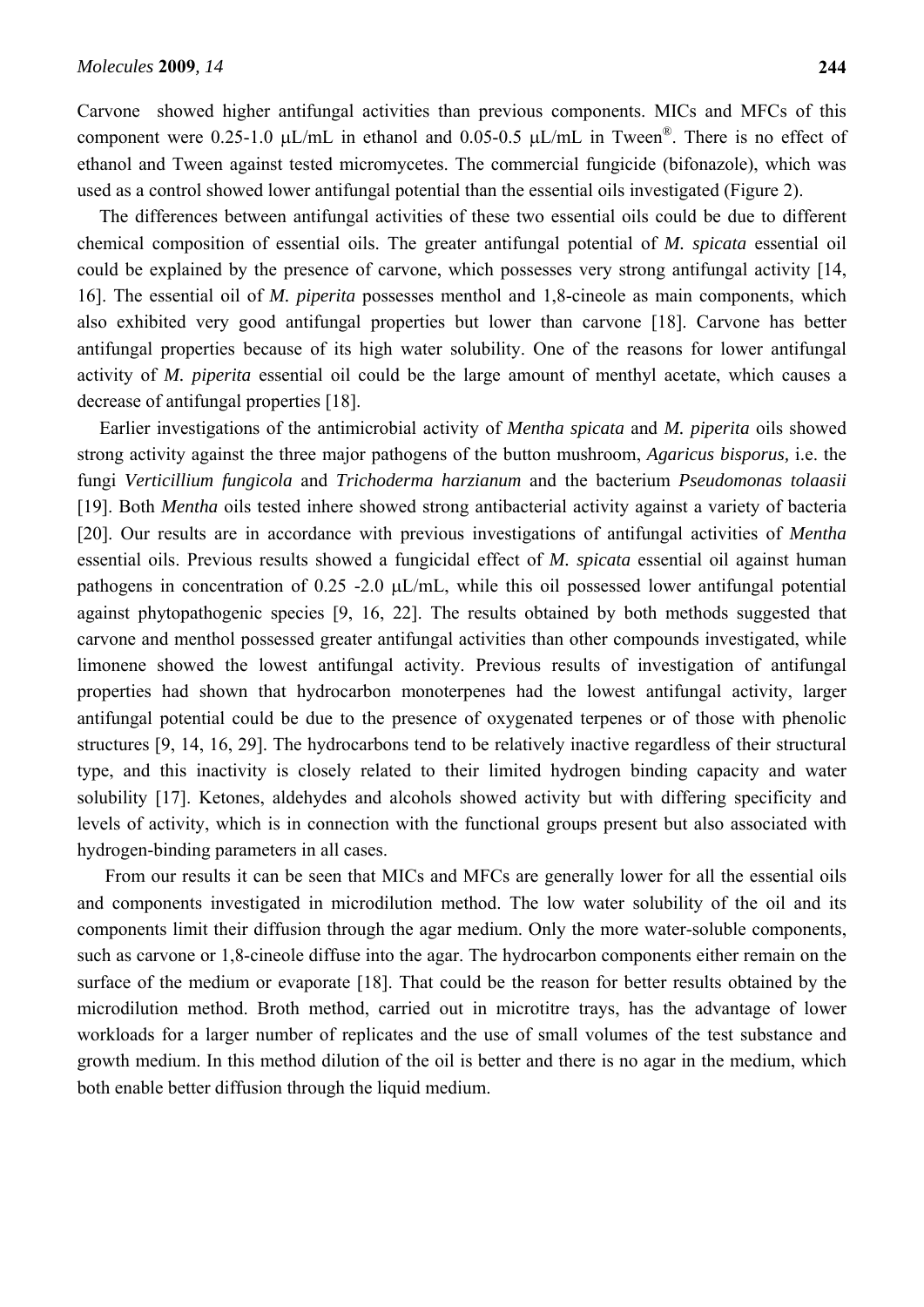#### *Molecules* **2009***, 14* **245**

# *Solvents affect the antifungal effects of Thymus and Mentha species essential oils*

Also, it can be seen that the essential oils and components investigated showed greater antifungal activities when they are diluted in Tween®. Non-ionic emulsifiers, such as Tween® 20 or 80, are relatively inactive when tested alone and have been widely reported in the literature for their use as emulsifying agents [18]. It was achieved that dispersion of the oil and components is better than when ethanol was used as a solvent.

However, essential oils and all the components investigated showed inhibitory effects against all 17 fungi tested. The mycelial growth of test fungi responded differently to the investigated essential oil, which indicated that oils may have different modes of action or that the metabolism of some fungi was able to better overcome the effect of the oil or adapt to it. Phytopathogen *Phomopsis helianthi* was the most susceptible to the investigated essential oils, while *Trichoderma viride* and *Penicillium* species were the most resistant species (Figures 1 and 2).

#### *Thymus and Mentha species essential oils can be used safely*

In an earlier study of one of us [28], it was found that the LC50 value of orally applied Thyme oil in rat was 9543.5 μL kg<sup>-1</sup> bodyweight. The  $LD_{50}$  values of pyrethrin (350-500 mg kg<sup>-1</sup>) and carvone (1640 mg  $kg^{-1}$ ) are well below that of Thyme oil [29]. *Mentha piperita* and *Thymus vulgaris* as well as their oils and the major oil components are generally regarded as safe and full toxicology has been obtained [30].

Taken together, these results suggest that the essential oils investigated here could find practical application in the prevention and protection of fungal infections of plants, animals and humans. Essential oils could safely be used as preservative materials on foods for protection to fungal infection, since they are natural, and mostly non-toxic to humans. The selected plant species are popular culinary herbs, and their essential oils have been used extensively for many years in food products, perfumery, and dental and oral products.

#### **Conclusions**

The essential oils of *T. vulgaris*, *T. tosevii* and of *M. piperita* and *M. spicata* are highly active as fungitoxicants and could safely be used as natural preservatives to replace synthetic fungicides in the prevention and cure of some plant, human and animal fungal disease.

#### **Experimental**

#### *Materials*

Essential oil of *Thymus vulgaris* in commercial samples was obtained from the Institute for Medicinal Plant Research "dr Josif Pančić", Belgrade. *T. tosevii* was collected from the South of Serbia (Vranje) in 2007. The voucher specimen (1211963) was deposited at the Herbarium of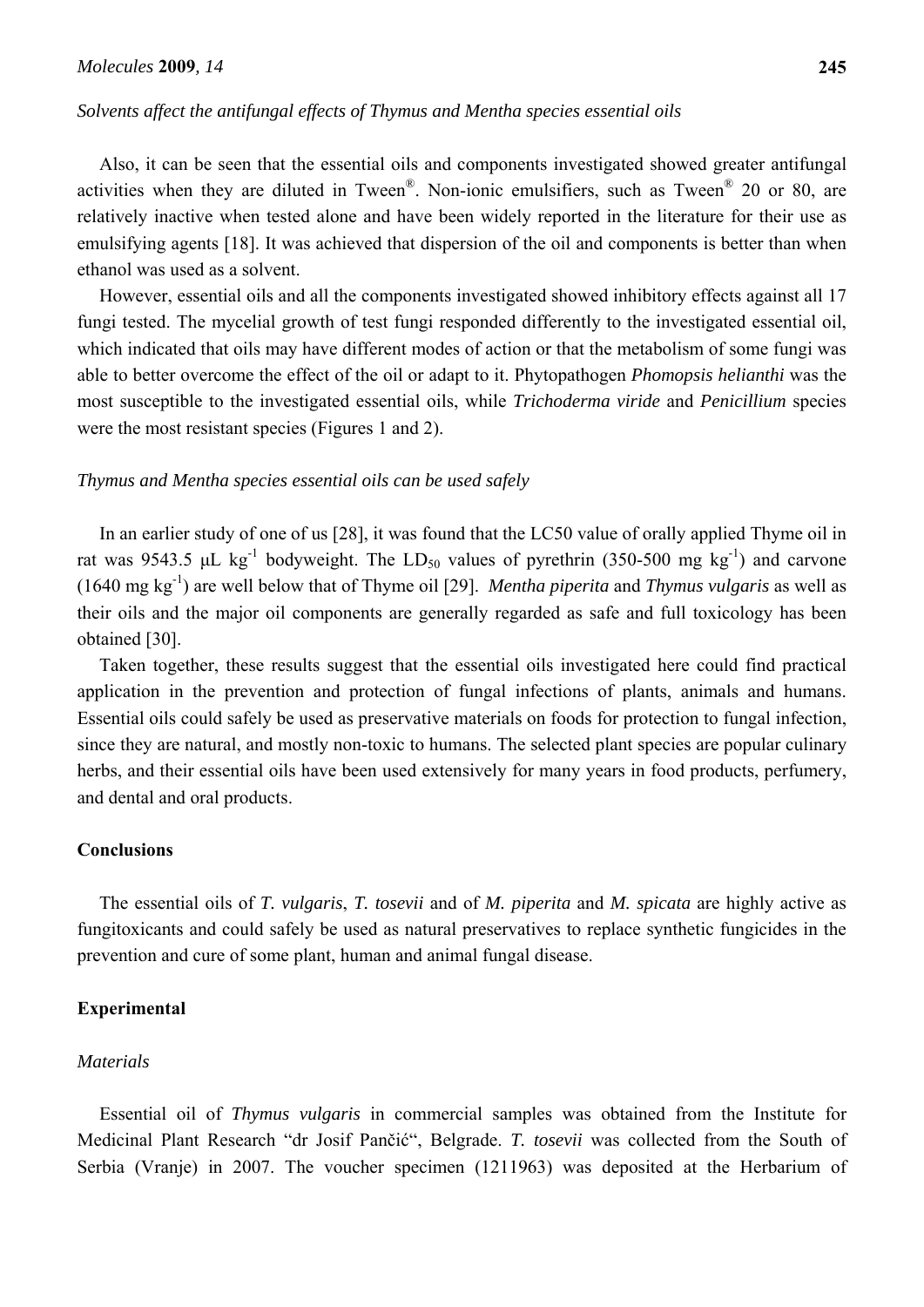Botanical garden "Jevremovac", Faculty of Biology, University of Belgrade. Essential oils were isolated from air-dried aerial part by hydrodistillation in a Clevenger type apparatus for two hours.

The fungi used in this study were: *Aspergillus niger* (ATCC 6275), *A. ochraceus* (ATCC 12066), *A. versicolor* (ATCC 11730), *A. flavus* (ATCC 9170), *A. terreus* (ATCC 16792), *Alternaria alternata* (ATCC 13963), *Penicillium ochrochloron* (ATCC 9112), *P. funiculosum* (ATCC 10509), *Cladosporium cladosporioides* (ATCC 13276), *Trichoderma viride* (IAM 5061), *Fusarium tricinctum* (CBS 514478), *Phomopsis helianthi* (ATCC 201540), and five dermatomycetes, *Microsporum canis, Epidermophyton floccosum, Trichophyton rubrum, T. mentagrophytes* and *T. tonsurans*. The moulds were from Mycoteca of the Mycological Laboratory, Department of Plant Physiology, Institute for Biological Research, Belgrade. Dermatomycetes were isolated directly from the patients at the Center for preventive Medicine, MMA, Belgrade. The fungi were maintained on potato dextrose agar (PDA), malt agar (MA) and Sabouraud agar (SBA), [26]. The cultures were stored at +4°C and subcultured once a month.

#### *Instrumentation*

The essential oils were investigated for their composition by the use of analytical GC/FID and GC/MS techniques. For this purpose a HP 5890 series II gas chromatograph, equipped with splitsplitless injector, fused silica capillary column (25 m x 0.32 mm), coated with cross-linked methyl silicone gum (0.5 μm film thickness), and FID was employed. Essential oil solutions in ethanol (1%) were injected in split mode (1:30). Injector was heated at  $250^{\circ}$ C, FID at 300  $^{\circ}$ C, while column temperature was linearly programmed from 40-280 °C (4 °C /min). GC/MS analyses were carried out on a HP-GCD, equipped with split-splitless injector, fused silica capillary column (50 m x 0.2 mm) PONA, coated with cross-linked methyl silicone gum (0.5 μm film thickness). The chromatographic conditions were as above. Transfer line (MSD) was heated at 280 °C. EIMS spectra (70eV) were acquired in scan mode in m/e range 40-300. Identification of individual constituents was made by comparison of their retention times with those of analytical standards, and by computer searching, matching mass spectral data with those held in Wiley/NBS Library of Mass Spectra. For quantification purposes area percent reports obtained by FID were used.

#### *Tests for antifungal activity*

*Macrodilution method:* In order to investigate antifungal activity of essential oils and their components, the modified mycelial growth test with malt agar was used [27]. The minimum inhibitory concentration (MIC) of investigated components necessary for the complete inhibition of mycelial growth of the fungal strain was determined. Different concentrations of essential oils and components were diluted in Petri dishes with malt agar (MA). All fungal species were tested in triplicate. Petri dishes with ethanol and bifonazole were used as a control. Essential oil was added into molten malt agar (MA) and poured into Petri dishes. The tested fungi were inoculated at the center of the plates. Plates were incubated for three weeks at room temperature, after this period MIC was determined.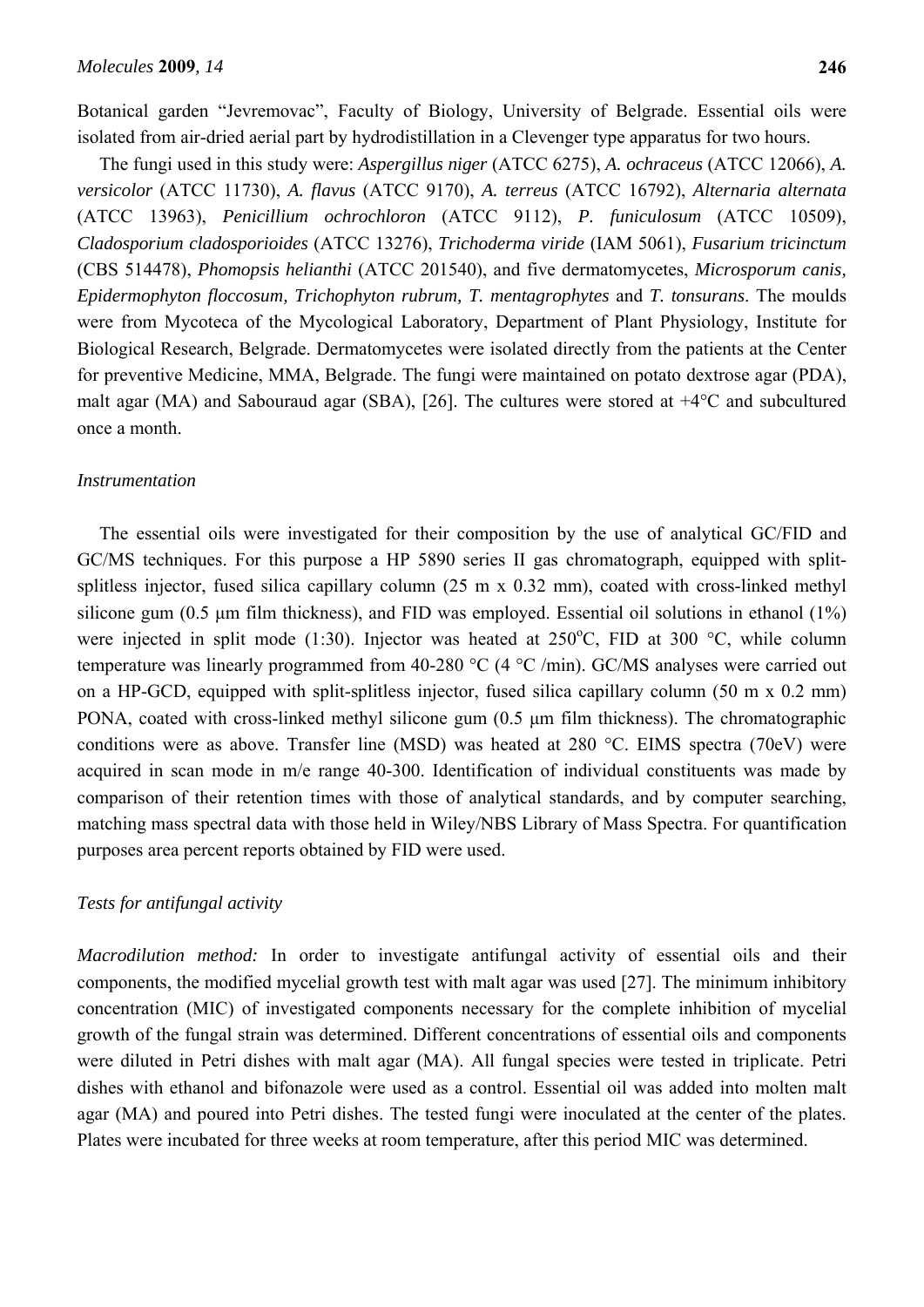*Microdilution method:* The modified microdilution technique was used [26, 27]. The fungal spores were washed from the surface of agar plates with sterile 0.85% saline containing 0.1% Tween*®* 80 (vol/vol). The spore suspension was adjusted with sterile saline to a concentration of approximately 1.0 x 10<sup>5</sup> in a final volume of 100 µL per well. The inocula were stored at  $+4$  °C for further use. Dilutions of the inocula were cultured on solid MA to verify the absence of contamination and to check the validity of the inoculum. Minimum inhibitory concentrations (MICs) determination was performed by a serial dilution technique using 96-well microtitre plates. Essential oils and compounds investigated were dissolved in malt medium broth with fungal inoculum. The microplates were incubated for 72 h at 28 °C. The lowest concentrations without visible growth (at the binocular microscope) were defined as concentrations, which completely inhibited fungal growth (MICs). The minimum fungicidal concentrations (MFCs) was determined by serial subcultivation of 2 μL into microtitre plates containing 100 μL of broth per well and further incubation for 72 h at 28 °C. The lowest concentration with no visible growth was defined as the MFC, indicating = 99.5 % killing of the original inoculum.

# **References**

- 1. Gravesen, S.; Frisvad, J.C.; Samson, R.A. *Microfungi*. Munksgaard: Copenhagen, Denmark, **1994**.
- 2. Williams, H.J.; Phillips, T.D.; Jolly, E.P.; Stiles, K.J.; Jolly, M.C.; Aggrwal, D. Human aflatoxicosis in developing countries: A review of toxicology, exposure, potential health consequences, and interventions. *Am. J. Clin. Nutr.* **2004**, *80***,** 1106-1122.
- 3. Pujol, I.; Capilla, J.; Fernandez-Torres, B.; Ortoneda, M.; Guarro, J. Use of the Sensititre colorimetric microdilution panel for antifungal susceptibility testing of dermatophytes. *J. Clin. Microbiol*. **2002**, *40*, 2618-2621.
- 4. Bremnes, L. *Herbs. Eyewitness-Handbooks*; DK Publishing: New York, USA, 2002.
- 5. Duke, O.S.; Dayan, E.F.; Romagani, J.G.; Rimando, M.A. Natural products as sources of herbicides current status and future trends. *Weed. Res.* **2000**, *40*, 99-111.
- 6. Lawless, J. *The encyclopedia of essential oils.* Thorsons: London, UK, **2002**; pp. 115-117.
- 7. Kulevanova, S. *Analysis of essential oils and flavonoids from Thymus L. genera in flora of Republic of Macedonia*. Ph.D. Thesis, Cyril and Methodius University, Skopje, Macedonia, **1996**.
- 8. Hitokoto, H.; Morozumi, S.; Wauke, T.; Sakal, S.; Kubata, H. (1980) Inhibitory effects of spices on growth and toxin production of toxigenic fungi. *Appl. Environ. Microbiol.* **1980**, *39*, 818-822.
- 9. Jansen, A.M.; Scheffer, J.J.C.; Svendsen, A.B. (1987) Antimicrobial activities of essential oils. A 1976-1986 literature review on possible applications. *Pharm. Week Sci. Ed.* **1987**, *9*, 193-197.
- 10. Thomson, D.P. Fungitoxic activity of essential oil components on food storage fungi. *Mycologia*  **1989***, 81*, 151-153.
- 11. Montes-Belmont, R.; Carvajal, M. Control of *Aspergillus flavus* in maize with plant essential oils and their components. *J. Food Protect.* **1998**, *61,* 616-619.
- 12. Reddy, B.Y.M.; Angers, P.; Gosselin, A.; Arul, J. (1998) Characterization and use of essential oil from *Thymus vulgaris* against *Botrytis cinerea* and *Rhizopus stolonifer* in strawberry fruits. *Phytochem.* **1998**, *47*, 535-550.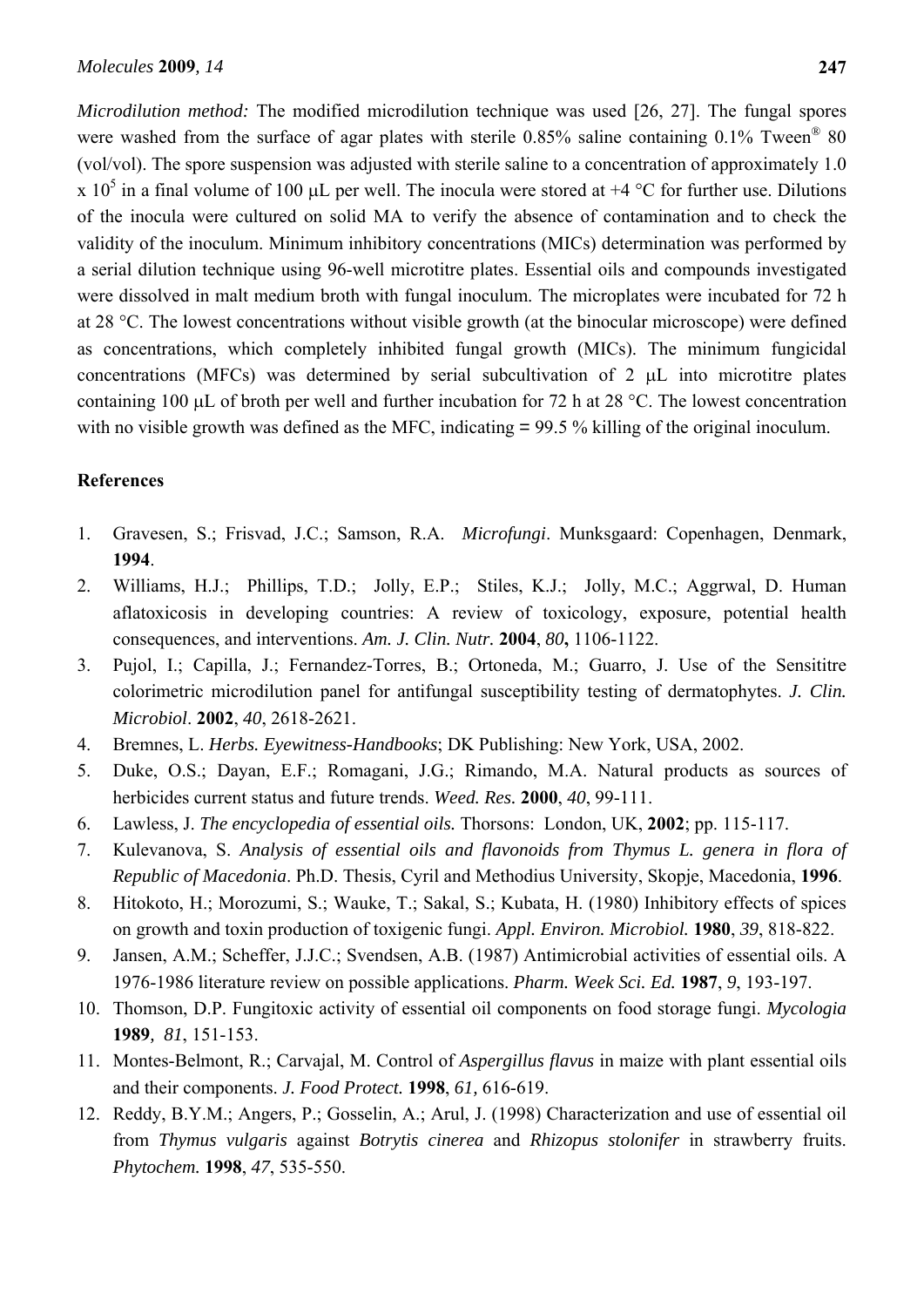- 13. Panizzi, L.; Flamini, G.; Cioni, L.P.; Moreli, I. Composition and antimicrobial properties of essential oils of four Mediterranean Lamiaceae. *J. Ethnopharm.* **1993,** *39*, 163-170.
- 14. Knobloch, E.; Pauli, A.; Iberl, B.; Wies, N.; Weigand, H. Mode of action of essential oil components on whole cells of bacteria and fungi in plate tests. In *Bioflavour'87;* Schreier, P., Ed; Walter de Gruyter: Berlin, Germany, **1998**; pp. 287-299.
- 15. Martini, H.; Weidenbörner, M.; Adams, S.; Kunz, B. Eugenol and carvacrol: the main fungicidal compounds in clove and savory. *Ital. J. Food Sci.* **1996**, *8*, 63-67.
- 16. Adam, K.; Sivropoulou, A.; Kokkini, S.; Lanaras, T.; Arsenakis, M. Antifungal activities of *Origanum vulgare* subsp. *hirtum, Mentha spicata, Lavandula angustifolia* and *Salvia fruticosa*  essential oils against human pathogenic fungi*. J. Agric. Food Chem.* **1998***, 46***,** 1738-1745.
- 17. Griffin, G.S.; Wyllie, G.S.; Markham, L.J.; Leach, D.N. The role of structure and molecular properties of terpenoids in determining their antimicrobial activity. *Flavour Fragr. J.* **1999**, *14*, 322-332.
- 18. Griffin, G.S.; Markham, L.J.; Leach, N.D. (2000) An agar dilution method for the determination of the minimum inhibitory concentration of essential oils. *J. Essent. Oil Res.* **2000***, 12*, 149-255.
- 19. Soković, M.; van Griensven, L.J.L.D. Antimicrobial activity of essential oils and their components against the three major pathogens of the cultivated button mushroom, *Agaricus bisporus. Eur. J. Plant Pathol*. **2006**, *116*, 211-224.
- 20. Soković, M.; Marin, P.D.; Brkć, D.; van Griensven, L.J.L.D. Chemical composition and antibacterial activity of essential oils of ten aromatic plants against human pathogenic bacteria. *Food* **2007**, *1*, 220-226.
- 21. Adams, S.; Kunz, B.; Weidenbörner, M. Mycelial deformations of *Cladosporium herbarum* due to the application of Eugenol and Carvacrol. *J. Essent. Oil Res.* **1996***, 8*, 535-540.
- 22. Müller-Riebau, F.; Berger, B.; Yegen, O. Chemical composition and fungitoxic properties to phytopathogenic fungi of essential oils of selected aromatic plants growing wild in Turkey*. J. Agric. Food. Chem*. **1995**, *43*, 2262-2266.
- 23. Panizzi, L.; Flamini, G.; Cioni, L.P.; Moreli, I. Composition and antimicrobial properties of essential oils of four Mediterranean Lamiaceae. *J. Ethnopharm.* **1993**, *39*, 163-170.
- 24. Booth, C. Fungal Culture Media. In *Methods in Microbiology*; Norris, J.R., Ribbons, D.W., Eds.; Academic Press: London & New York, **1971**; pp. 49-94.
- 25. Ishii, H. Monitoring of fungicide resistance in fungi: biological to biochemical approaches. In *Molecular methods in Plant pathology*; Singh, S.U., Singh, P.R. Eds.; Lewis Publisher: Boca Raton, London, Tokyo, **1995**; pp. 483-495.
- 26. Daouk, K.D.; Dagher, M.S.; Sattout, J.E. Antifungal activity of the essential oil of *Origanum syriacum* L. *J. Food Prot.* **1995**, *58*, 1147-1149.
- 27. Hanel, H.; Raether, W. A more sophisticated method of determining the fungicidal effect of water insoluble preparations with a cell harvester using miconazole as an example. *Mycoses* **1988**, *3,*148-154.
- 28. Soković, M. *Antifungal activities of essential oils of selected aromatic and medicinal plants in vitro and in vivo*. Ph.D. Thesis, Faculty of Biology, University of Belgrade: Belgrade: Yugoslavia , **2001**.